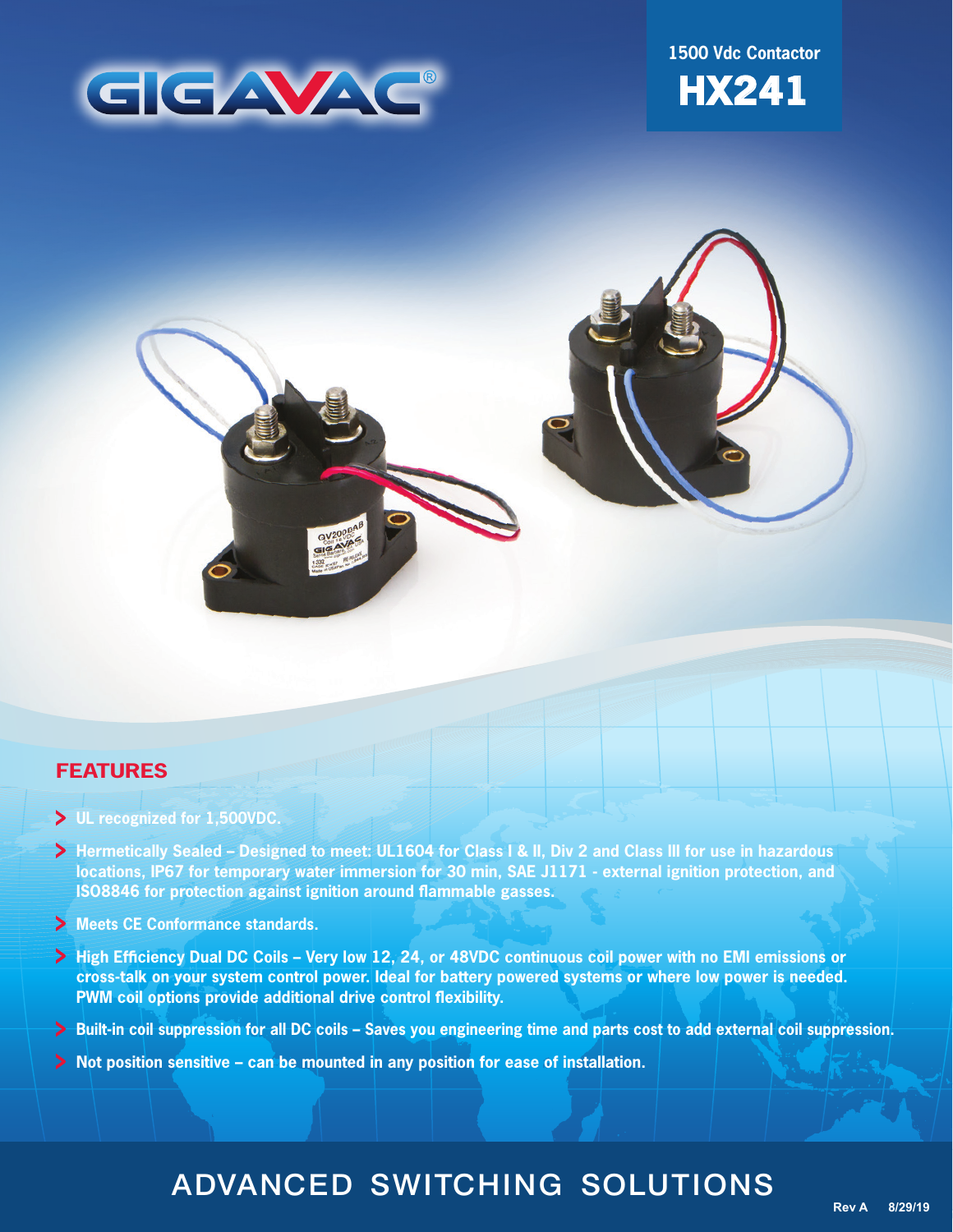## **PRODUCT SPECIFICATIONS**

GGAVAC

| <b>Specifications</b>                    | <b>Units</b>         | <b>Data</b>                  |
|------------------------------------------|----------------------|------------------------------|
| <b>Rated Voltage</b>                     | $\vee$               | 1,500                        |
| <b>Contact Arrangement</b>               |                      |                              |
| Main                                     | Form X               | SPST-NO                      |
| Auxilary <sup>1</sup>                    | Form A or B          | SPST-NO or<br><b>SPST-NC</b> |
| <b>Mechanical Life</b>                   | cycles               | 1,000,000                    |
| <b>Contact Resistance</b>                |                      |                              |
| <b>Max</b>                               | mohms                | 0.4                          |
| <b>Typical</b>                           | mohms                | 0.3                          |
| <b>Insulation Resistance<sup>2</sup></b> | <b>Mohms</b>         | 100                          |
| Dielectric at sea level (leakage < 1mA)  | <b>VRMS</b>          | 5,375                        |
| Shock, 1/2 Sine, 11ms                    |                      |                              |
| Actuated (closed)                        | G                    | 50                           |
| Non Actuated (open)                      | G                    | 25                           |
| Vibration, Sinusoidal (10-2000 Hz peak)  | G                    | 25                           |
| <b>Environmental Seal</b>                | Exceeds IP67 & IP69K |                              |
| <b>Salt Fog</b>                          | MIL-STD-810          |                              |
| <b>Short Circuit Current (20ms)</b>      | $\overline{A}$       | 4000                         |
| Max Break Current @ 400V (1 cycle)       | $\mathsf{A}$         | 3000                         |
| Max Break Current @ 800V (1 cycle)       | $\mathsf{A}$         | 900                          |
| <b>Impulse Withstand Voltage</b>         | kV                   | 8                            |

## **POWER SWITCHING**



# **COIL RATINGS at 25˚C**

| <b>Coil P/N Designation</b>                     | B <sup>6</sup>                | C <sub>6</sub> | F6             |
|-------------------------------------------------|-------------------------------|----------------|----------------|
| <b>Coil Voltage, Nominal (VDC)</b>              | 12                            | 24             | 48             |
| <b>Coil Type</b>                                | Dual                          | Dual           | Dual           |
| Coil Voltage, Max (V) <sup>3</sup>              | 16                            | 32             | 64             |
| Pick-Up Voltage, Max (V)3,4,5                   | 8                             | 16             | 40             |
| Drop-Out Voltage (V) <sup>3</sup>               | 0.5                           | $\mathfrak{p}$ | $\overline{4}$ |
| Pick-Up Current, Max (A) (75 ms) <sup>3,4</sup> | 3.9                           | 1.6            | 0.97           |
| Coil Current (A) <sup>3</sup>                   | 0.23                          | 0.097          | 0.042          |
| Coil Power (W) <sup>3</sup>                     | 2.8                           | 2.3            | $\mathfrak{p}$ |
| Operate Time, Max (ms) <sup>8</sup>             | 20                            |                |                |
| Release Time, Max (ms)                          | 12                            |                |                |
| <b>Internal Coil Suppression</b>                | <b>TVS</b><br>CONTROL CIRCUIT |                |                |
|                                                 |                               |                |                |
| Coil Back EMF (V)                               | 55                            | 55             | 125            |
| Transients, Max (V) (13 ms)                     | ±50                           | ±50            | ±75            |
| <b>Reverse Polarity (V)</b>                     | 16                            | 32             | 64             |

# **CURRENT CARRY RATINGS**

**CURRENT CARRY vs TIME** with 85ºC terminal temperature rise



# ADVANCED SWITCHING SOLUTIONS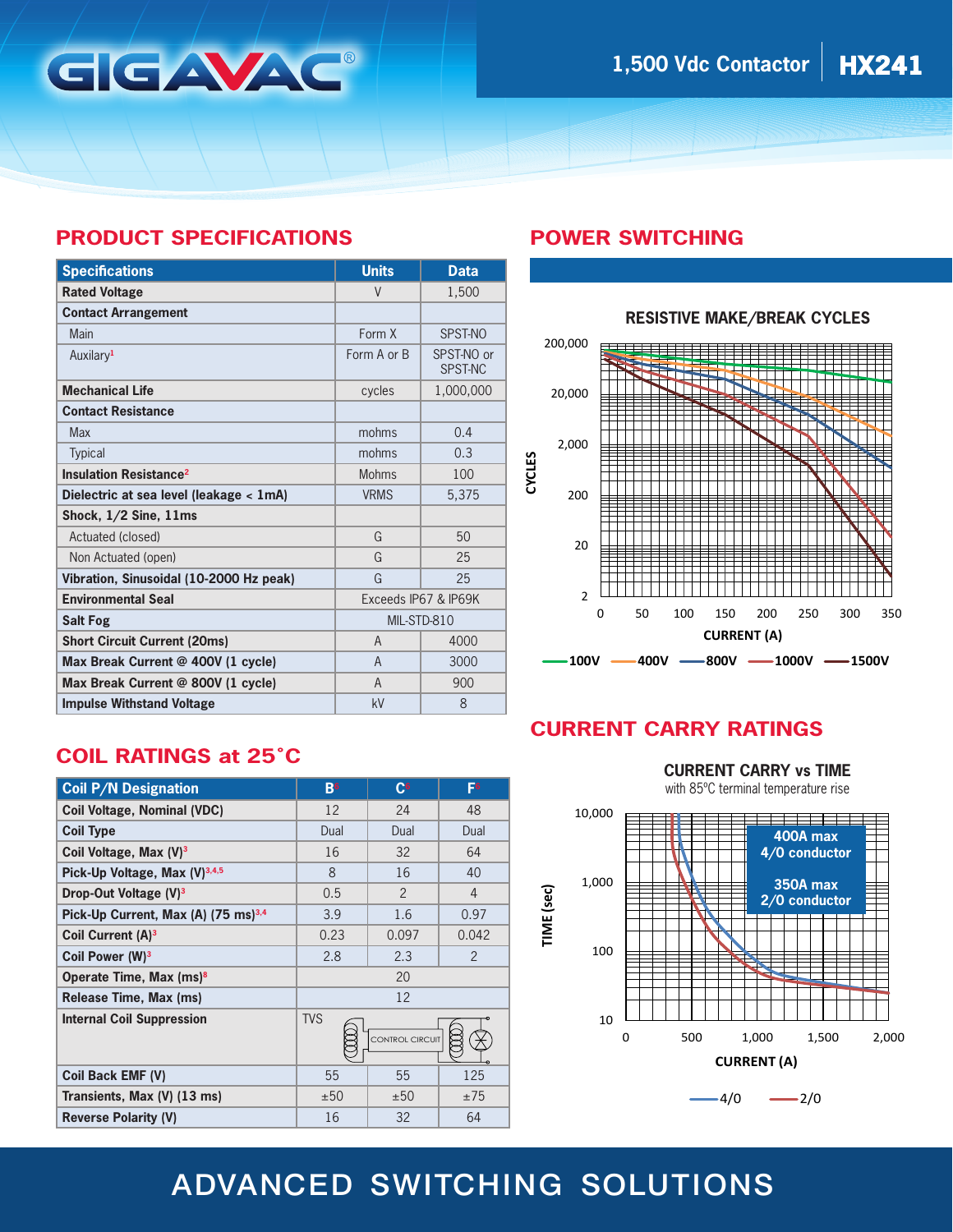# **1,500 Vdc Contactor HX241**

### **DIMENSIONS**

#### **Auxiliary Leads**

#### B=SPST-NO

 Blue Lead = T1 White Lead = T2 C=SPST-NC Orange Lead = T1 White Lead = T2 (Refer to Part Number System on page 4)

#### **Coil Leads**

 $Red$  Lead =  $X1(+)$ Black Lead  $= X2(-)$ (Refer to Part Number System on page 4)

#### **Upright Mounting**

M5 or No. 10 Screws Torque 1.7-4 Nm [15-35 in-lb]

#### **Upright Power Connection**

Silver Plated Copper M8x1.25 stud Stainless M8x1.25 flanged nut Torque 10 Nm [90 in-lb] max

#### **PCB Mounting / Power Connection**

M8x1.25 bolt Torque 10 Nm [90 in-lb] max

#### **Power Contacts**



**Auxiliary contacts** 



#### **Temperature and Weight**

Operating ambient Temp Range =  $-55$  to  $+85^{\circ}$ C Storage ambient Temp Range = -70 to +150˚C Weight, typical without nuts and washers  $= 0.38$  kg (0.84 lb)

#### **Packaging**

24 units per shipping box 21 in x 18 in x 4 in shipping box









GIGAVAC® - 6382 Rose Lane, Carpinteria, CA 93013 - ph +(805) 684-8401 - fax +(805) 684-8402 [info@gigavac.com](mailto:info%40gigavac.com?subject=) - [www.gigavac.com](http://www.gigavac.com) - ©Copyright 2019 GIGAVAC, LLC.